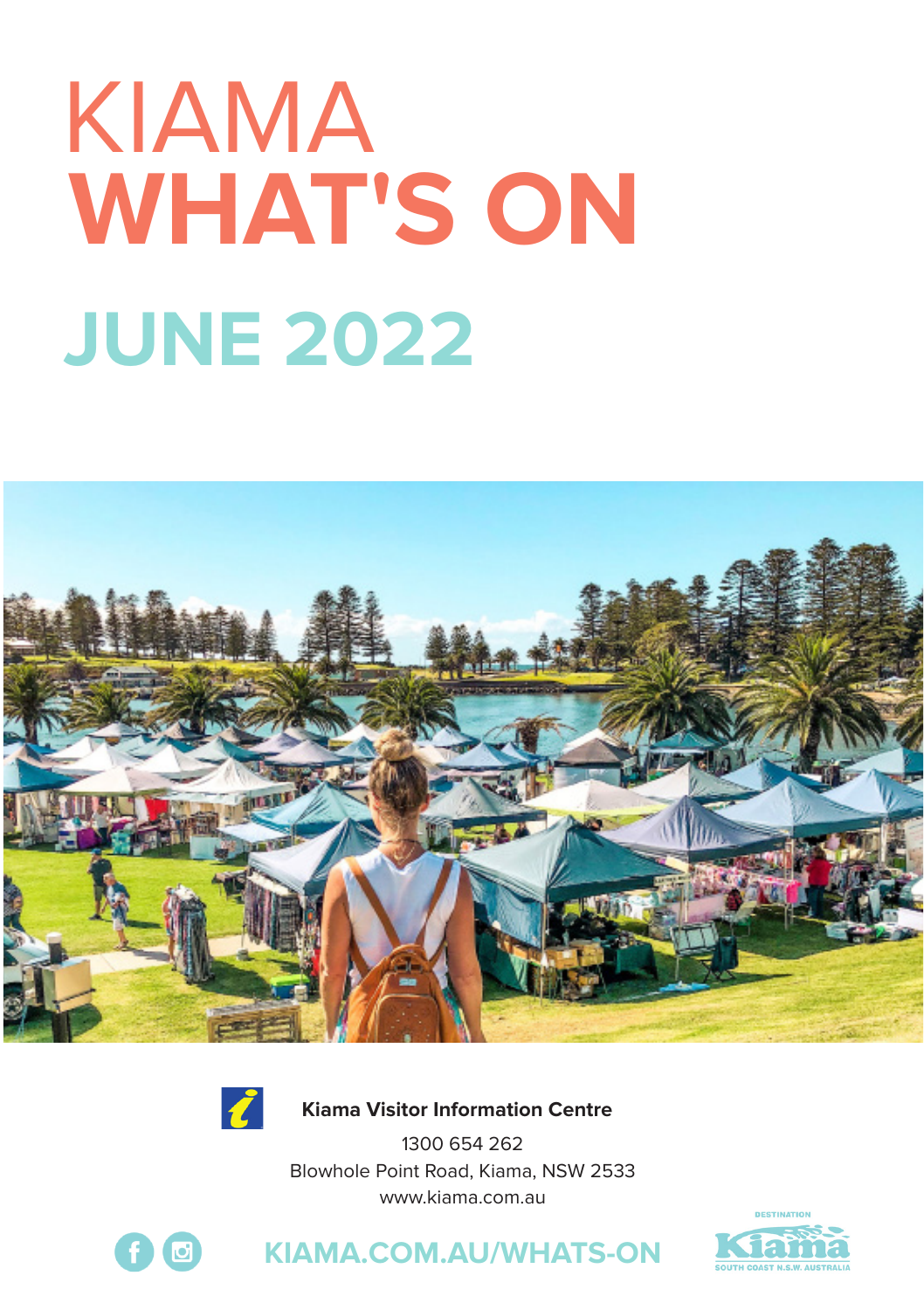# **JUNE** EVENTS

| <b>EVENT</b>                                                 | <b>WHEN</b>                                          | <b>WHERE</b>                                                   | <b>DETAILS</b>                                                                                                                                                                                                                                                                                                                                        |
|--------------------------------------------------------------|------------------------------------------------------|----------------------------------------------------------------|-------------------------------------------------------------------------------------------------------------------------------------------------------------------------------------------------------------------------------------------------------------------------------------------------------------------------------------------------------|
| <b>Natures Place</b><br><b>Art Exhibition</b>                | Wed 25 May<br>- Sun 5 Jun,<br>10am - 4pm             | Fern Street<br><b>Gallery, 2/131</b><br>Fern St.<br>Gerringong | Solo exhibition by Shellie Christian. Australian birds and wildlife is a theme<br>present in the art. Touch the burly boughs and elemental etchings to get a<br>sence of the natural aura of the work<br>W: fernstreetgallery.com.au                                                                                                                  |
| <b>Sticks and</b><br><b>Stones</b><br><b>Exhibition</b>      | Thu 2 - Wed<br>8 Jun,<br>10am - 3pm                  | The Old Fire<br>Station Kiama,<br>Terralong St,<br>Kiama       | Appreciate the beauty in everyday things. View a range of fine woodcraft<br>by David Bywater and practical and decorative pottery items by ceramicist<br>Uta Hasenkrug-Cannon.<br>W: kiama.com/events/oldfirestation                                                                                                                                  |
| <b>Supercharge</b><br>your Instagram                         | Thu 2 Jun,<br>6pm - 8pm                              | Kiama Pavilion,<br>2 Bong Bong<br>St, Kiama                    | In this free course, Glenn Haworth of Haworth Guitars and Resolve<br>Business Coaching will teach you the keys to Instagram. He will show<br>you the 8 steps to building a highly engaged audience as well as how to<br>convert your audience into paying customers. Light meal & refreshments<br>provided.<br>W: kiama.nsw.gov.au                    |
| Knitting group                                               | Thu 2 Jun,<br>$2 - 4pm$                              | Kiama Library,<br>7 Railway Pde,<br>Kiama                      | Come along to get help with your stitches, your Wrap with Love squares or<br>just to knit among friends. Everyone welcome, no experience necessary.<br>W: library.kiama.nsw.gov.au                                                                                                                                                                    |
| <b>Kiama Picnic</b><br><b>Train</b>                          | Sat 4 Jun &<br>Sun 5 Jun                             | Kiama Railway<br>Station & Town                                | Visitors will travel the signature steam train tour from Sydney to Kiama and<br>return. On arrival in Kiama, visitors will have plenty of time to enjoy the<br>charms of this picturesque coastal town before returning to Sydney<br>W: thepicnictrain.com                                                                                            |
| <b>Ignite Winter</b><br>Festival<br>"Friday Night<br>Lights" | Fri 3 Jun,<br>from 5pm                               | <b>Blowhole Point</b><br>Kiama                                 | It all begins when the lights are switched on as more than 20 of the iconic<br>Norfolk Pines dotting Blowhole Point sparkle in spectacular fashion.<br>Experience a mellow evening, dine in style or ice skate under enchanting<br>lights, while harpist Yasmin Russell provides the "light" entertainment and<br>sets the mood<br>W: ignitekiama.com |
| <b>Ice Skating Rink</b>                                      | Fri 3 (5pm),<br>Sat 4 - Mon<br>13 Jun, 12pm<br>- 9pm | <b>Blowhole Point</b><br>Kiama                                 | Enjoy a Winter Wonderland as Ignite Winter Festival brings an authentic<br>Ice Skating Rink, open to the public for day and twilight skating. 45 minute<br>sessions. Tickets available either online or at the gate<br>W: ignitekiama.com                                                                                                             |
| Jen Art<br><b>Exhibition</b>                                 | Thu 9 Jun -<br>Wed 15 Jun,<br>10am - 3pm             | The Old<br>Fire Station,<br>Terralong St,<br>Kiama             | Original paintings in various media, including small painted items and cards<br>W: fernstreetgallery.com.au                                                                                                                                                                                                                                           |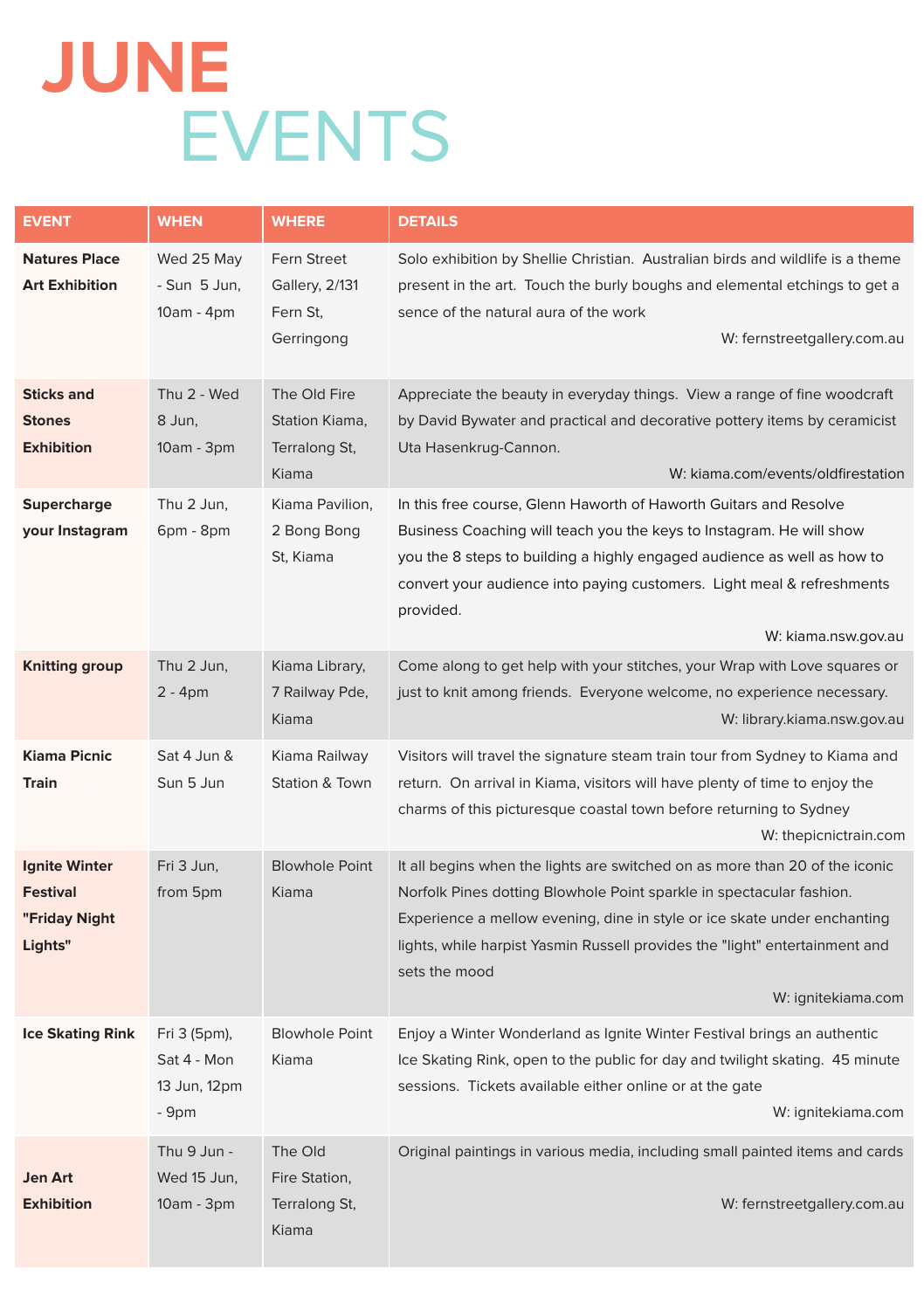

| <b>EVENT</b>                                                        | <b>WHEN</b>                                                        | <b>WHERE</b>                                                       | <b>DETAILS</b>                                                                                                                                                                                                                                                                                                                      |
|---------------------------------------------------------------------|--------------------------------------------------------------------|--------------------------------------------------------------------|-------------------------------------------------------------------------------------------------------------------------------------------------------------------------------------------------------------------------------------------------------------------------------------------------------------------------------------|
| SurfLife Music<br>Festival                                          | Fri 10 Jun, 5pm<br>$-11$ pm,<br>Sat 11 & Sun 12<br>Jun, 3pm - 11pm | Gerringong Town<br>Hall, Fern St,<br>Gerringong                    | SurfLife features three days of live music plus a free Surf Expo<br>celebrating all things surfing.<br>W: surflifemusicfestival.com.<br>au                                                                                                                                                                                          |
| <b>Crooked River</b><br><b>Wines Winter</b><br><b>Wine Festival</b> | Fri 10 - Sun 12<br>Jun,<br>11am - 8pm                              | <b>Crooked River</b><br>Winery,<br>11 Willowvale Rd,<br>Gerringong | There will be entertainment lined up over the weekend, along with an<br>amazing range of wines to taste and enjoy throughout each day. There<br>is also speciality craft beer, and delicious food available.<br>W: crookedriverwines.com                                                                                            |
| <b>Big Book Sale</b>                                                | Sat 11 - Mon 13<br>Jun, 9am - 4pm                                  | St Pter & Paul<br>Parish Hall,<br>92-96 Manning<br>St, Kiama       | Books, DVDs, CDs, Plants, cakes & craft. Sausage sizzle, tea & coffee<br>available. Everything going cheap. Proceeds to Homestead of Hope &<br>KBECET.                                                                                                                                                                              |
| Kiama Red<br><b>Cross Fun Run</b>                                   | Sun 12 Jun,<br>7.30am                                              | Various<br>locations in Kiama                                      | 21.1 km from Kiama Surf Beach, Manning St, loop track, returning to<br>Surf Beach. 9km from James Oats Reserve, Minnamurra to Surf Beach<br>starting at 9am & 5km from the Northern car park, Bombo to Surf Beach<br>starting at 9am. Enter online or at the above starting points on the day.<br>W: kiama.com.au                   |
| <b>Special Seaside</b><br><b>Market</b>                             | Mon 13 Jun,<br>9am - 3pm                                           | Black Beach,<br>Kiama                                              | Come along to a family fun day. There will be over 80 stalls, plus<br>showbags, live music, street food, coffee, ice cream and rides.<br>W: hivizmarkets.com.au                                                                                                                                                                     |
| A night with<br><b>Corang Estate</b><br>Wines                       | Thu 23 Jun,<br>7pm                                                 | Little Betty's,<br>1/55 Collins St<br>Kiama                        | Everyone invited for a special five course tasting menu with wine pairing<br>from local winemakers. Bookings essential.<br>W: littlebettysbar.com/bookings                                                                                                                                                                          |
| The Sourdough<br><b>Masterclass</b>                                 | Sat 25 Jun,<br>10am - 6pm                                          | <b>Buena Vista</b><br>Farm,<br>250 Fern St,<br>Gerringong          | Starting with morning tea and an introduction in the farmhouse, it will<br>then be into the farm commercial kitchen to learn how to make delicious<br>sourdough bread, crackers and fruit loaf. You will also take home a loaf<br>of fresh sourdough, a bag of crackers and a jar of sourdough starter.<br>W: buenavistafarm.com.au |
| <b>Coiled Basketry</b><br>Workshop                                  | Sat 25 Jun,<br>10am - 3.30pm                                       | <b>Scout Hall</b><br>1 Blowhole Point<br>Rd, Kiama                 | Join Indigenous textile artis Helena Geiger for a coiled basketry<br>workshop. Learn how to make a beautiful coiled basket using hand-<br>dyed rafia. If a basket isn't your thing, have a go at making some coiled<br>earrings or a placemat, or better still, make both.<br>W: kiamaartworkshop.com.au                            |